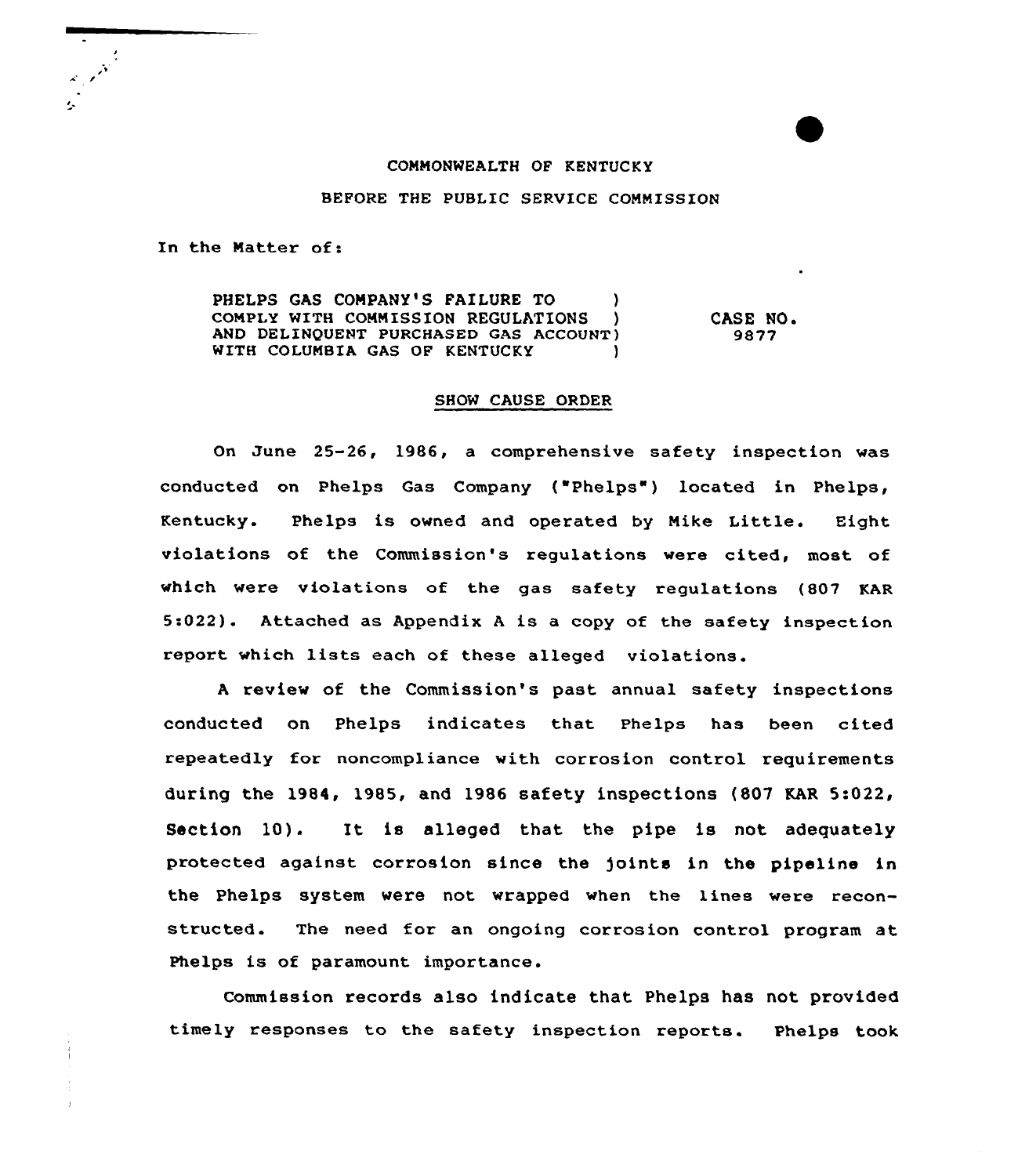over <sup>5</sup> months to respond to the 1984 safety inspection, requiring the Commission to send two reminder letters. Nore recently, Phelps has failed to respond at all to the 1986 inspection report, which was submitted to Phelps on July 23, 1986, in violation of KRS 278.230 and <sup>807</sup> KAR 5:006, Section 3(3). Timely responses to safety inspection reports are necessary so the Commission ean determine if corrective action has been taken, when the corrective action is scheduled, or if any follow-up action may be necessary. Such responses also demonstrate a good faith effort on the operator's part to comply with the regulations. In this instance <sup>a</sup> follow-up inspection was conducted on November 11, 1986, through which it was determined that most of the deficiencies cited in June 1986 had been corrected. Mr. Little has made no effort to advise the Commission of the status of compliance nor requested any extension of time to reply. Only through the Commission's own initiative has Phelps' degree of compliance been determined. The Commission finds it necessary for Phelps to answer as to the allegations stated herein and demonstrate why a fine(s) should not be imposed.

 $\ddot{\phantom{a}}$ 

On November 12, 1986, Columbia Gas of Kentucky, Inc., ( Colwabia ) filed with the Commission <sup>a</sup> letter it had sent to Phelps. Therein, Columbia, in accordance with its tariff, required Phelps to establish an escrow account in order to pay a \$15,636 arrearage to Columbia.

On December 12, 1986, the Commission requested by letter that Phelps provide the Commission with certain information regarding

 $-2-$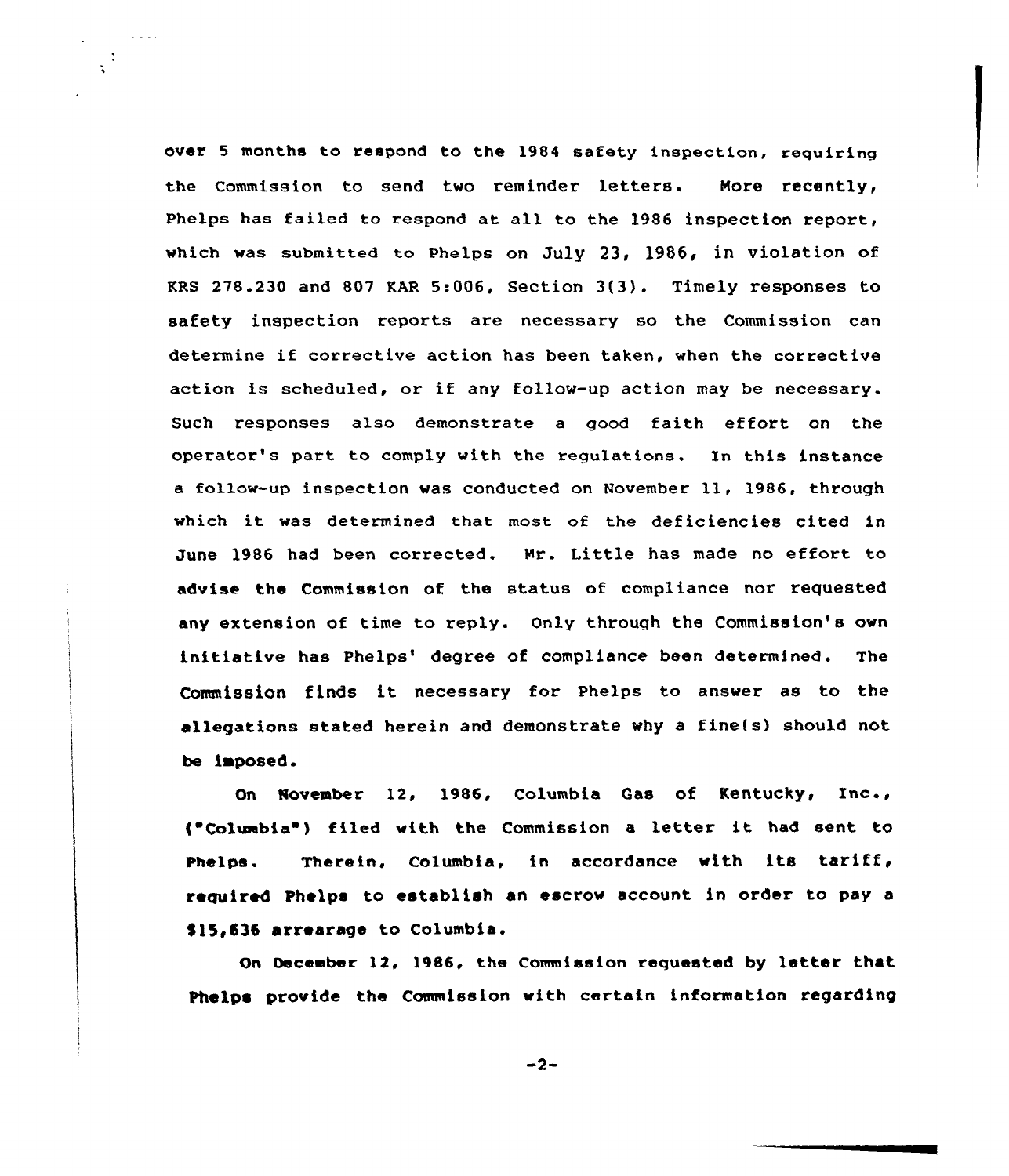the arrearage; however, Phelps' response was not detailed enough to adequately inform the Commission as to the status of this arrearage.

The Commission is therefore of the opinion that Phelps should provide information to the Commission regarding the resolution of the arrearage with Columbia.

IT IS THEREFORE ORDERED that Phelps shall appear before the Commission on April 9, 1987, at 9:00 a.m., Eastern Daylight Time, in the Commission's offices, Frankfort, Kentucky, to show cause why it should not be fined pursuant to KRS 278.990 for violations of KRS 278.230 and 807 KAR 5:022, Section 10, and to demonstrate what corrective actions it intends to take to comply with the regulations, and to explain what Phelps' intentions are concerning resolution of an arrearage in its purchased gas account with Columbia.

Done at Frankfort, Kentucky, this 13th day of March, 1987.

# PUBLIC SERVICE COMMISSION

Chairma

ATTEST:

 $\chi^{\frac{1}{2}}$ 

Executive Director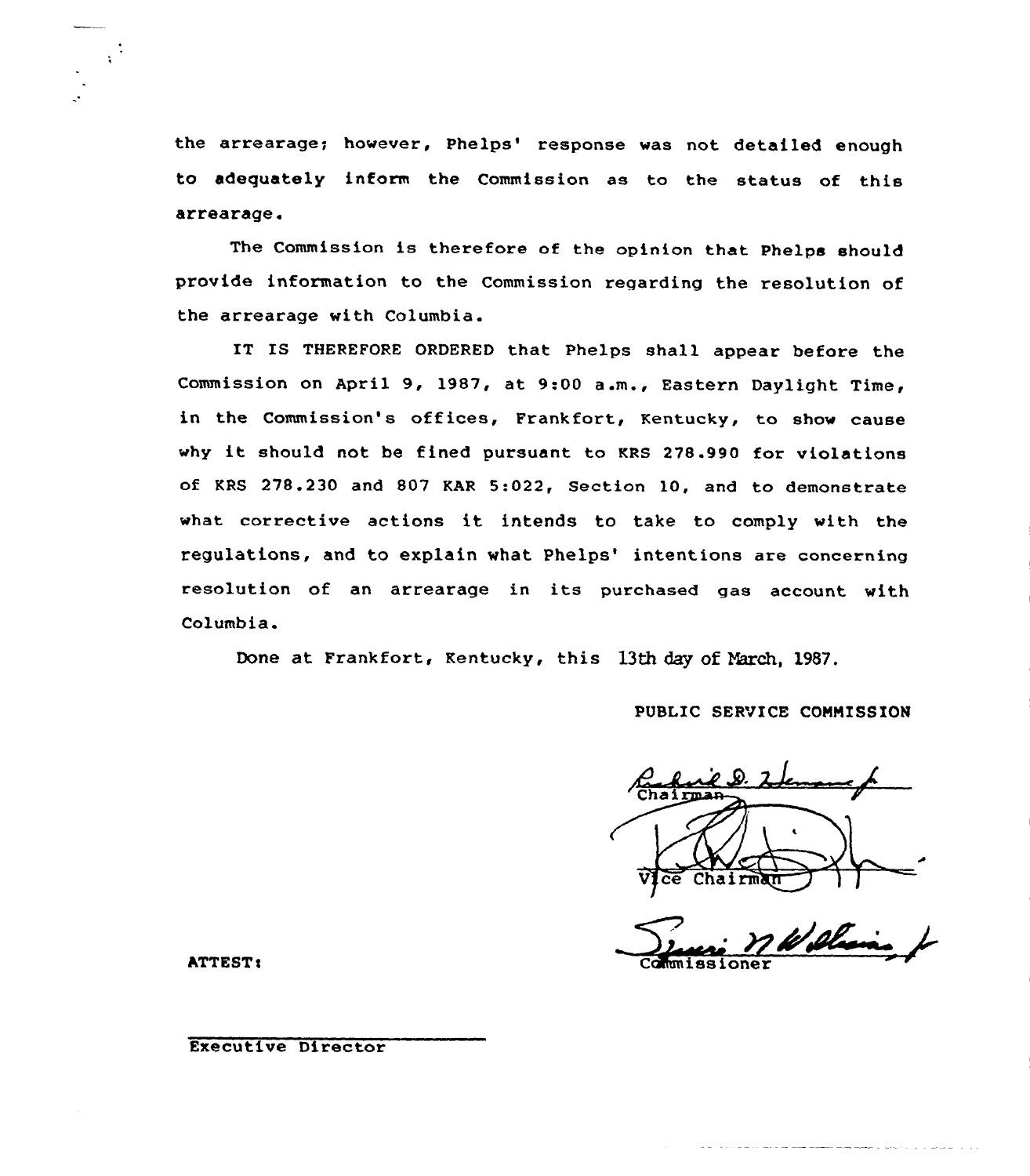

COMMONWEALTH OF KENTUCKY PUBLIC SERVICE COMMISSION 730 5CHENKEL LANE POST OFFICE BOX 615 FRANKFORT, KY. 40602 {503)564-3940

July 23, 1986

Nr. Nike Little, President Phelps Gas Company, Inc.  $P. O. Box 69$ Melvin, Kentucky 41650

Dear Mr. Little:

Enclosed tor your information is a copy of a Report of the Scheduled Comprehensive Inspection of Phelps Gas Company, Inc., Melvin, Kentucky.

please acknowledge receipt and reply before August 25, 1986, as requested in the recommendations of the Report.

If you have any questions ox need additional information please contact N. L. Rogers at 502-564-4309.

sincerely,<br>Hand M. Rhow

Claude G. Rhorer, Jr., Director Division of Utility Engineering and Services

CGR/REB/1r

Enclosure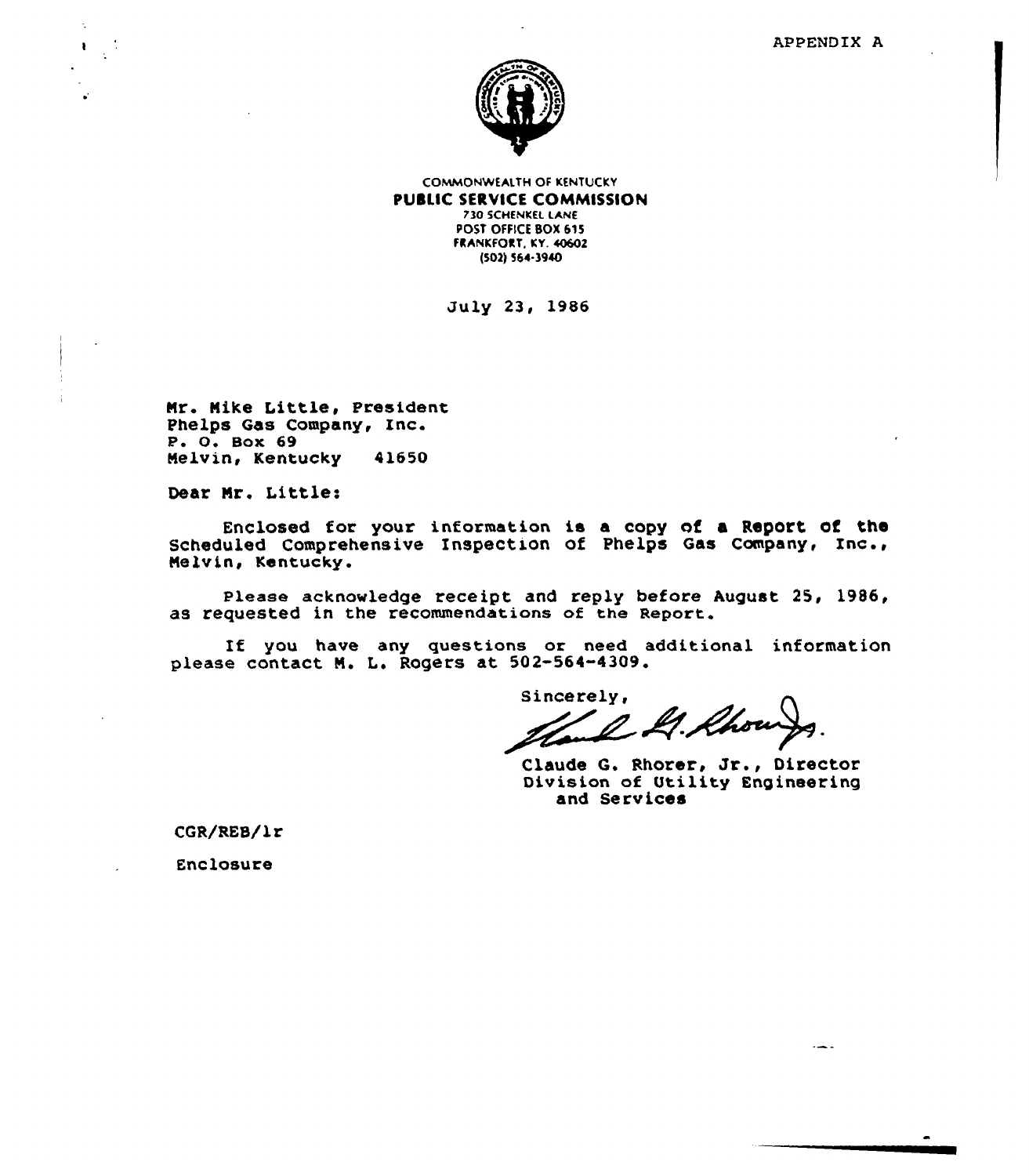# COMMONNEALTH OF KENTUCKY PUBLIC SERVICE COMMISSION

 $\mathcal{L}^{\mathcal{L}}$  is

# ANNUAL COMPREHENSIVE INSPECTION REPORT

PHELPS GAS COMPANY, INC. MELVIN, KENTUCKY

# BRIEF

This inspection was conducted in accordance with our program of inspecting each jurisdictional natural gas operator annually. Phelps is a small intrastate natural gas utility operating in the Commonwealth of Kentucky and subject to the federal pipeline safety regulations as adopted by the Kentucky Public Service Commission (KPSC).

Attached as Exhibit <sup>A</sup> 1-5 are copies of correspondence and memoranda relative to the previous, l985 inspection. Also attached as Exhibit B-1 and -2 are copies of the Findings of the December 23, 1985, Report. These are relative to this inspection which was scheduled as outlined in Mr. Rhorer's letter of March 13, 1986

Historically recorded and briefly stated, Phelps remains in violations of certain regulations.

#### INSPECTION

On June 25, 1986, staff investigator, N. L. Rogers and I met with Nike Little, president of Phelps at Pikeville, Kentucky. Mr. Little accompanied us to the Phelps system where we made an inspection of the physical facilities.

سماء ال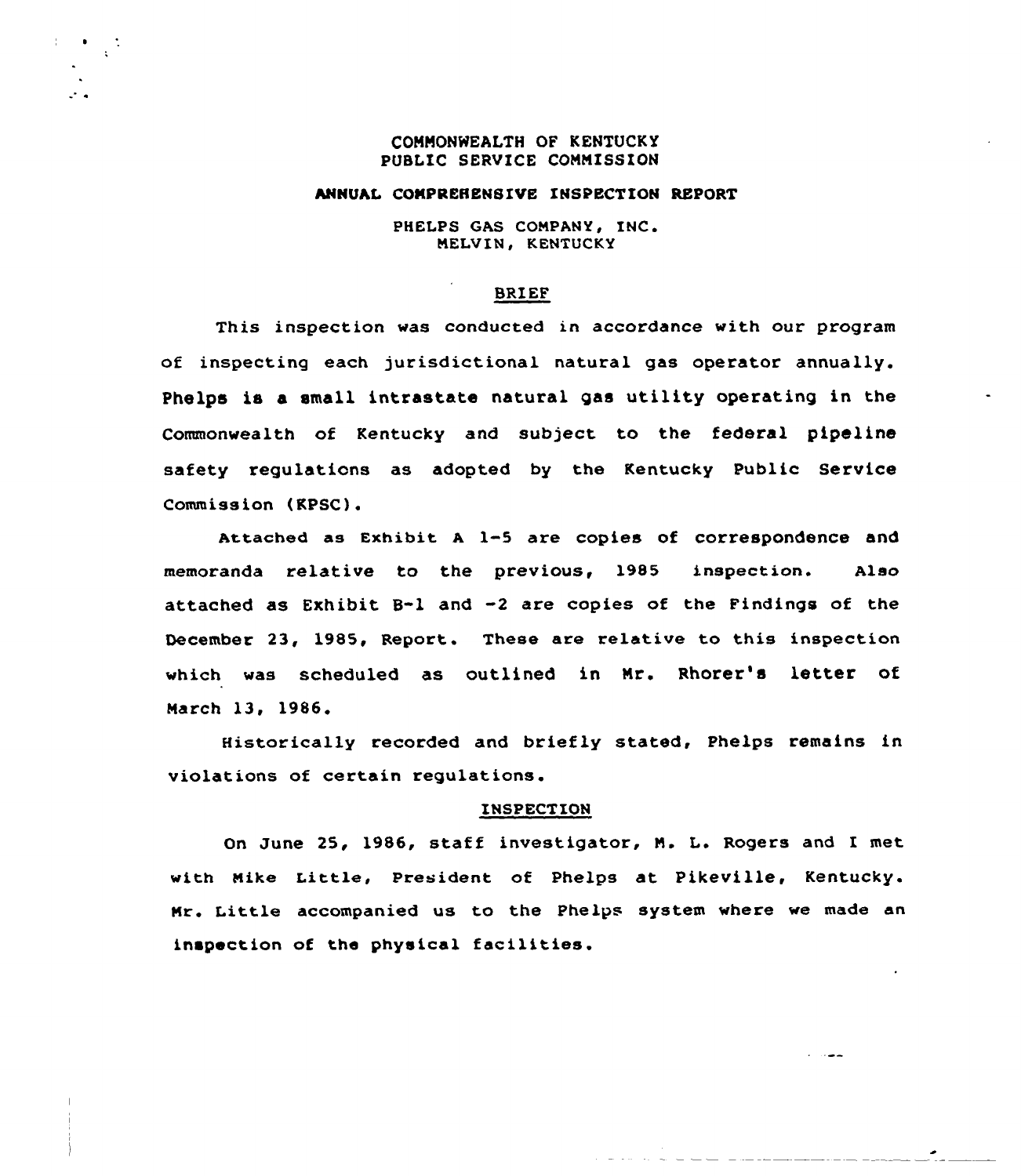REPORT - Phelps Gas Company Page Two Ju ly 17, 1986

 $\mathcal{L}_{\mathcal{A}}$ 

On June 26, 1986, we met with Nr. Little and Virginia Gibson, Business Manager of/for Phelps at its Melvin, Kentucky office. We discussed present system conditions, natural gas safety considerations and its budgeted programs. <sup>A</sup> complete review of the required plans and records was made.

# FINDINGS

<sup>A</sup> review of the above, the attached, our records and my notes reveals the following:

- l. Phelps, i.e., Mr. Little's, prior response to the 1985 inspection basically remains incomplete (see Exhibit  $A-2$  and  $A-3$ )
	- (a) The 0 <sup>a</sup> <sup>M</sup> Plan revisions need to be completed,
	- (b) The necessary corrosion surveys have been indefinitely postponed,
	- (c) No letters have been mailed to the customers and no public advertisement has been published in the local newspapers, and
	- (d) Better recordkeeping has not been accomplished, plus

 $\sim$ 

 $\gamma \rightarrow \gamma$ 

 $2.$ Phelps meter history cards lack the required date of purchase of each meter and the meter test results are not being posted onto the cards.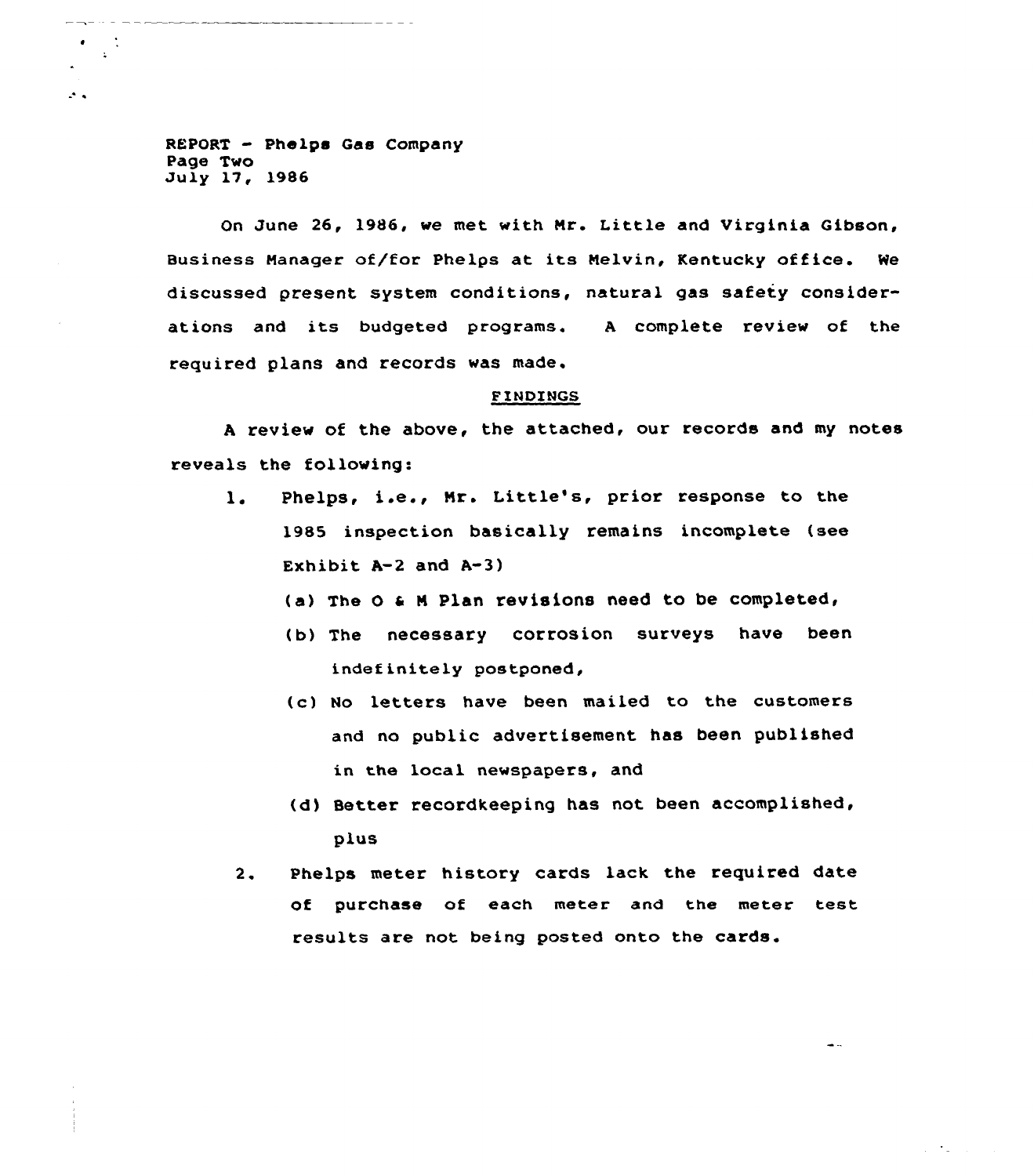REPORT - Phelps Gas Company Page Three July 17, 1986

 $\frac{1}{\sqrt{2}}$ 

# RECONNENDATIONS

It is recommended that Phelps again be cited for the continued deficiencies outlined in the above findings:

- nued deficiencies outlined in the above findings:<br>1. O & M Plan revisions are needed. [807 KAR 5:022,(3)  $G_1^{(1)}$ Section 13(3) and (10)l
- (807 KAR <sup>5</sup> <sup>s</sup> 022, ~~("'( 2. Inadequate maintenance records. Section 14(12), (21) and (25))
- لكي.<br>3. Lack of active corrosion control programming. (807 KAR 5:022, Section 10]
- 4. No adoption and implementation of <sup>a</sup> Damage Prevention Program. [807 KAR 5:022, Section 13]
- 5. Lack of complete and updated information on meter history cards. [807 KAR 5:006, Section 15]

lt is further recommended that Phelps be forewarned that further delays and/or evasiveness will result in enforcement action, and that another 1986 comprehensive re-inspection be made 90 days from now.

Finally, it is recommended that <sup>a</sup> copy of this report be sent to Phelps so that it may be advised of the findings and requested to comply, by August 25, 1986, to the recommendations.

Respectfully submitted,

Utility Investigator

RES/Lr Attachments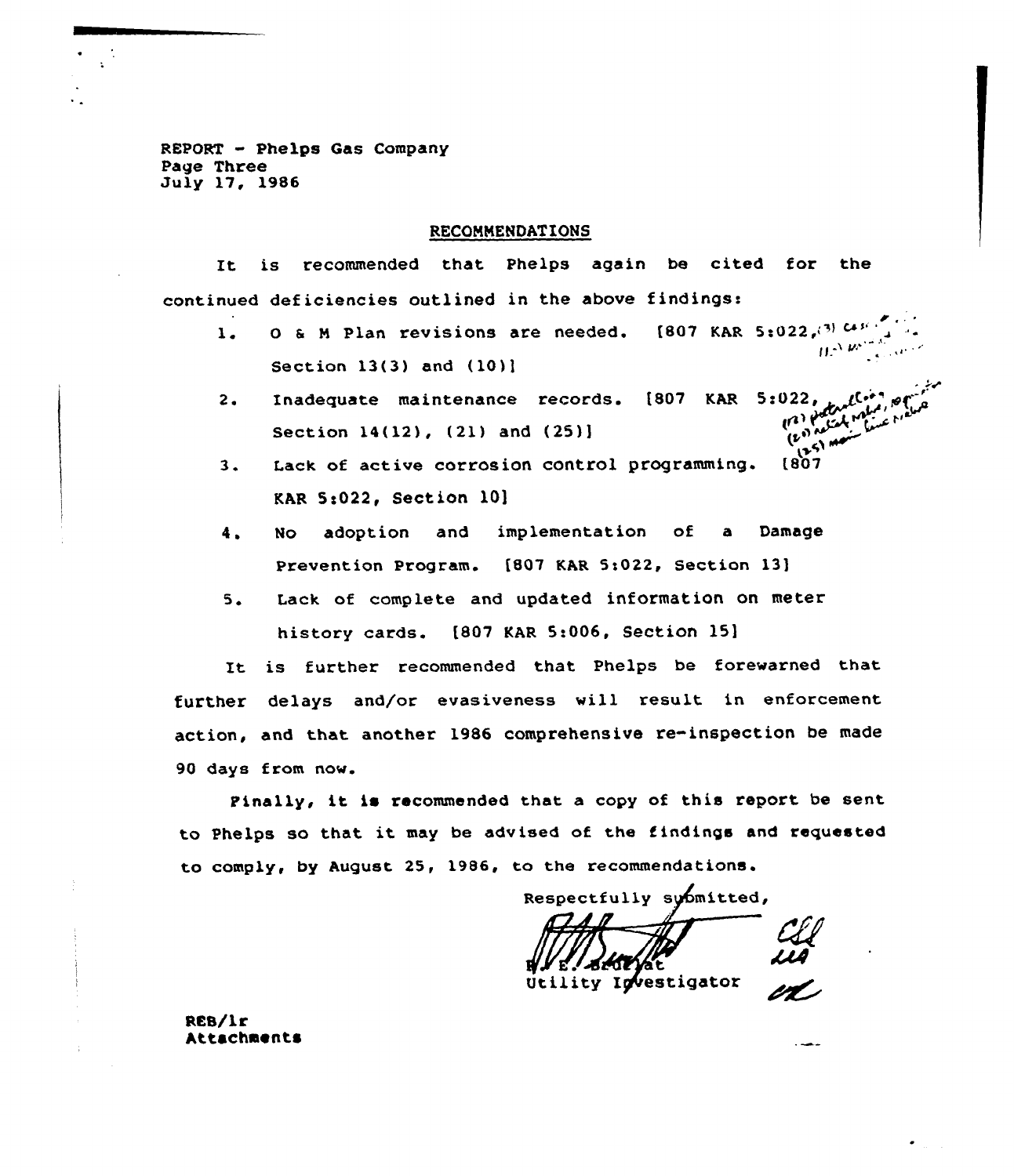EXHIBIT A-1



COMMONWEAETH OF KENTUCKY PUBLIC SERVICE COMMISSION 730 SCHENKEL LANE POST OFFICE bOK 615 FKANKFOKT. KV. 40602 (SOZ) 564-3940

March 13, 1986

Nr. Nike Little, President Nike Little Gas Company, Inc. P, 0, Box 69 Nelvin, Kentucky 416SO

Re: Mike Little Gas Co. and<br>Phelps Gas Co. 1985 Inspection Reports Inc

Dear Nr. Little <sup>s</sup>

Your response letter of February 18, 1986, and your<br>compliance conferences with staff investigator Bruflat have been considered as evidence of your compliance intentions.<br>Accordingly, Mike Little Gas Company, Inc., and Phelps Gas<br>Company, Inc., have been and are granted an extended ps Gas Accordingly, Mike Little Gas Company, Inc., and Phelps Gas Company, Inc., have been and are granted an extended period of time to implement those actions outlined in your response letter(s) -- they should be given top priority.

<sup>A</sup> thorough, comprehensive inspection of both systems vill be made after June 1, 1986, but prior to October 15, 1986, to determine the need for further enforcement actions.

Sincerely,

Claude G. Rhorer, Jr., Director Division of Utility Engineering and Services

CGR/REB/lr

ccs Phelps Gas Co. Inspection File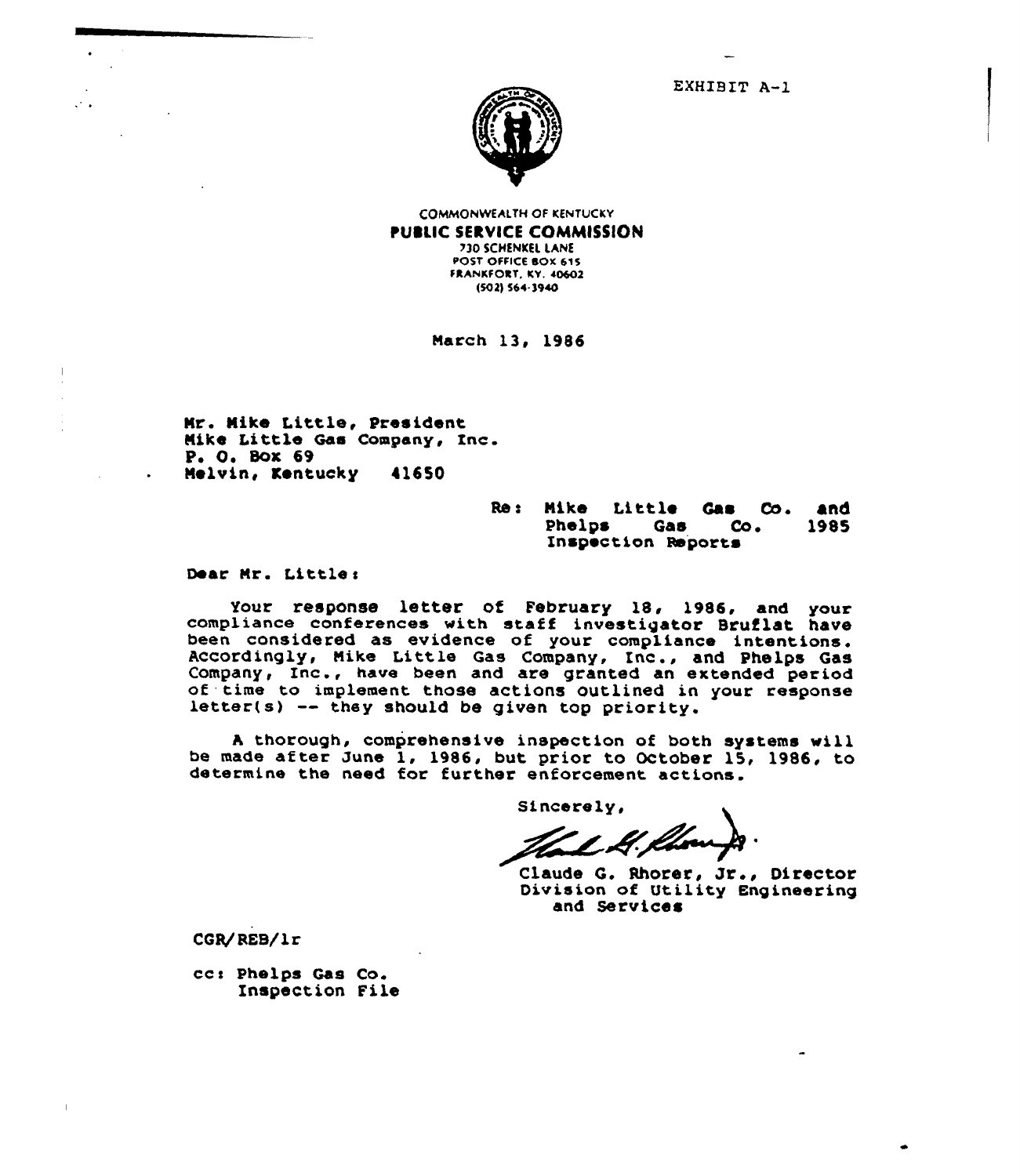# PHELPS GAS COMPANY, INC. RECEIVED

MELVIN, KENTUCKY 41880

February 18. 1986

A NASA 1926

 $A-2$ 

 $K E K$ 

DIVISION O. STEITY **ENGINEERING & SERVICES** 

Mr. Claude G. Rhorer, Jr., Director Division of Utility Engineering and Services Public Service Commission 730 Schenkel Lane P.O. Box 615 Frankfort, Kentucky 40602

Dear Mr. Rhorer:

In response to Mr. R. E. Bruflat's letter of December 25, 1985, regarding inspection of certain Phelps Gas Company facilities and records, I submit the following corrections to the cited deficiences:

# DEFICIENCY NO. 1

Revised O & M Flan to include more detailed forms for acourate reporting and assurance that office records will be maintained.

# DEPICTENCY NO. Y 3

A qualified corresion control consultant has been retained to conduct the necessary surveys on all buried steel systems during 1986.

# DEFICIENCY NO. X 5

A datailed letter will be mailed to all customers on an annual basis.

Also, public advertisement will be published in all local newspapers annually.

Also, addressing Mr. Bruflat's recommendations conderning items number (2) and 6. I submit the following as suggested means of compliance:

#### SUCCESTED TTEM NO. 2

New patrolling, regulator and relief valve and main line valve inspection forms have been prepared to insure better record keeping procedures and will be used in 1986.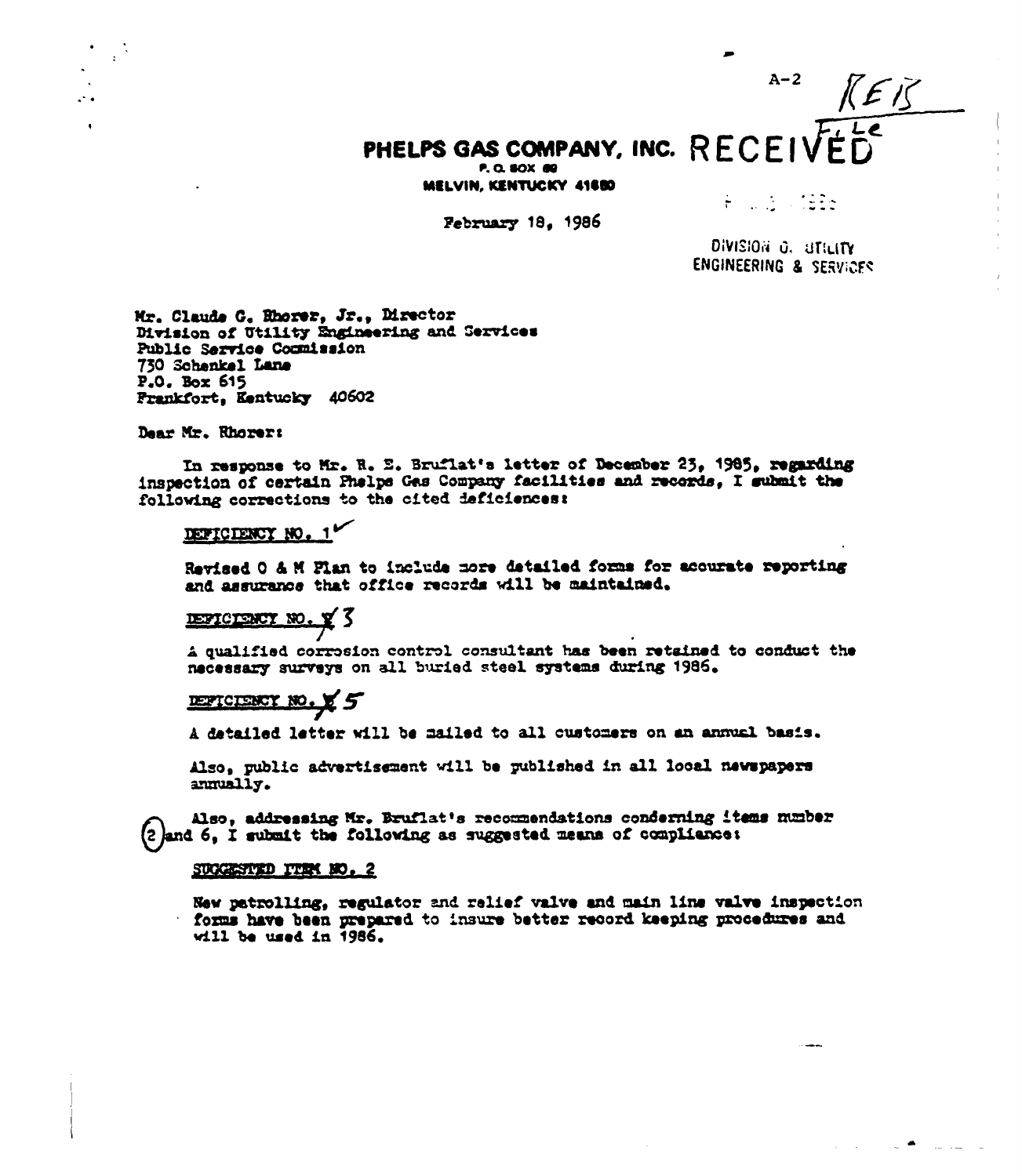# PHELPS GAS COMPANY, INC. P. O. BOX 80 MELVIN, KENTUCKY 41650

Page  $\overline{\mathbf{2}}$ 

Claude G. Rhorer, Jr., Director

# SUCCESTED ITEM NO

The program of physical protection and painting of customer service installations will continue in 1986.

Sincerely.

Mike Little, President Phelps Gas Company, Inc.

 $\bullet$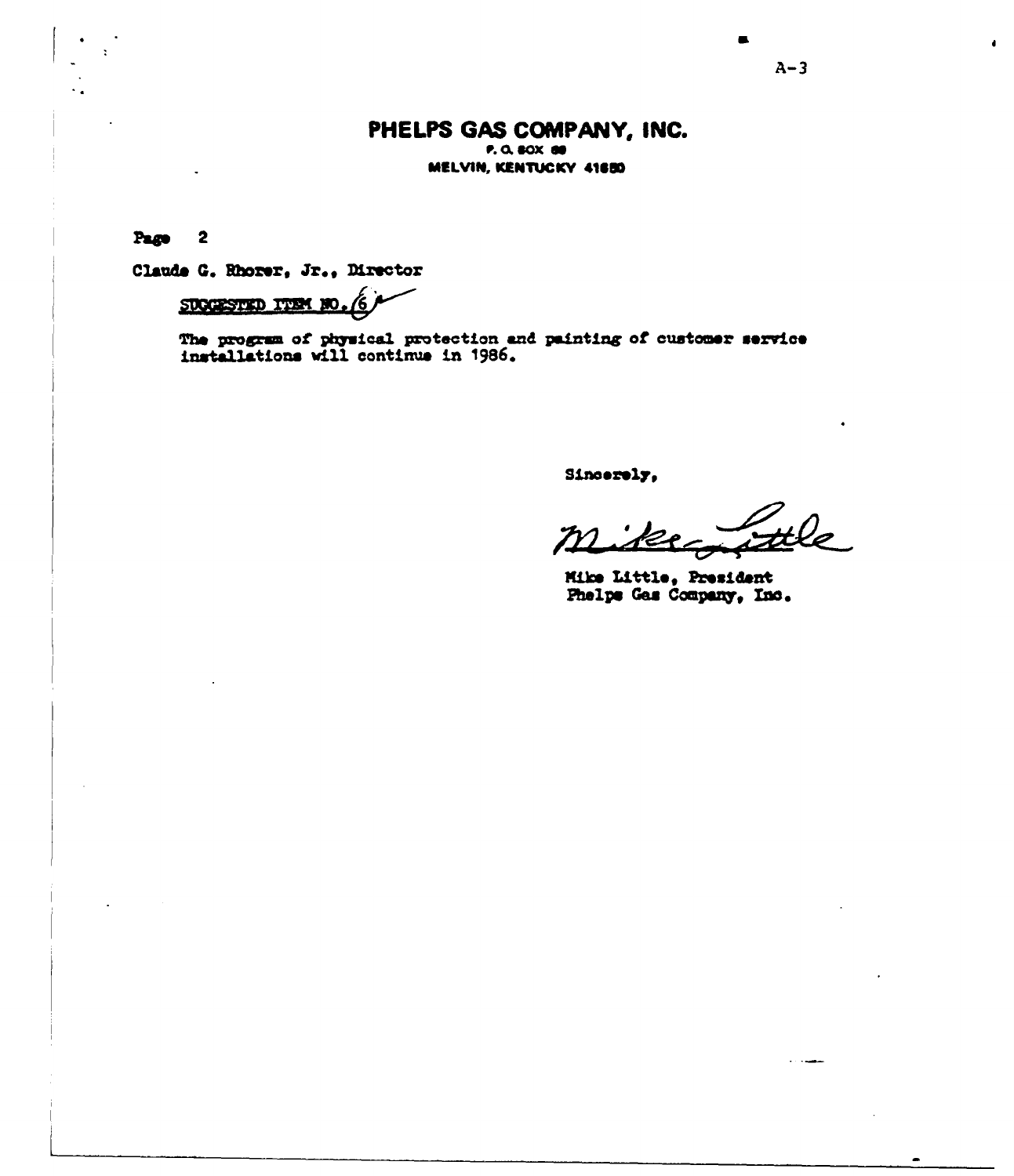# **NENORANDUR**

TO: Nike Little Gas Co. 1985 inspection File

> Phelps Gas Company 1985 Enspection Filo

- THRU: Claude Rhorer  $\mathcal{C\!L}$ Larry Amburgey  $\widetilde{\mathcal{M}}$
- FROM: R. E. Bruflat Utility Znvest Gas Section

DATE: February 19, 1986

REc compliance hction conference(a) as Follov-Qy to 1985 Comprehensive Inspections

On February 5, 1986, I contacted Gary Greeg as requested per Hr. Little's letter of January 31, 1986, We<br>discussed my December 23, 1985 inspection report and made discussed my December 23, 1985 inspection report and made arrangements to meet the next day.

On the evening of February 5, 1986, <sup>I</sup> met, vith Nike Little, President of both Nike Little Gas Co. (NLQ) and Little, President of both Mike Little Gas Co. (MLG) and<br>Phelps Gas Company (Phelps). We reviewed the status of the Phelps Gas Company (Phelps). We reviewed the status of the uss systems, his plans to comply with the recommendations of the 1985 Reports and his employmont of Nr. Groor as a consultant to review and update the plans and to serve as the qualified corrosion person.

Nr. Little's late response to the NLG request and his failure to respond to the Phelps request are nov <sup>a</sup> matter of record.

On February 6, 1986, Mr. Little and Mr. Greer met with<br>me to review the MLG and Phelps citations. Sasically, we<br>reviewed the MLG report and discussed the requested detailed reviewed the MLG report and discussed the requested detailed response. Compliance to the Phelps citations was mentioned and I reminded them that the Phelps report also required a detailed response.

The purpose of this memo is to record these compliance conferences (enforcement actions) and to update our inspection files—in stretch we have granted him an extension.

RES/lr

httachment+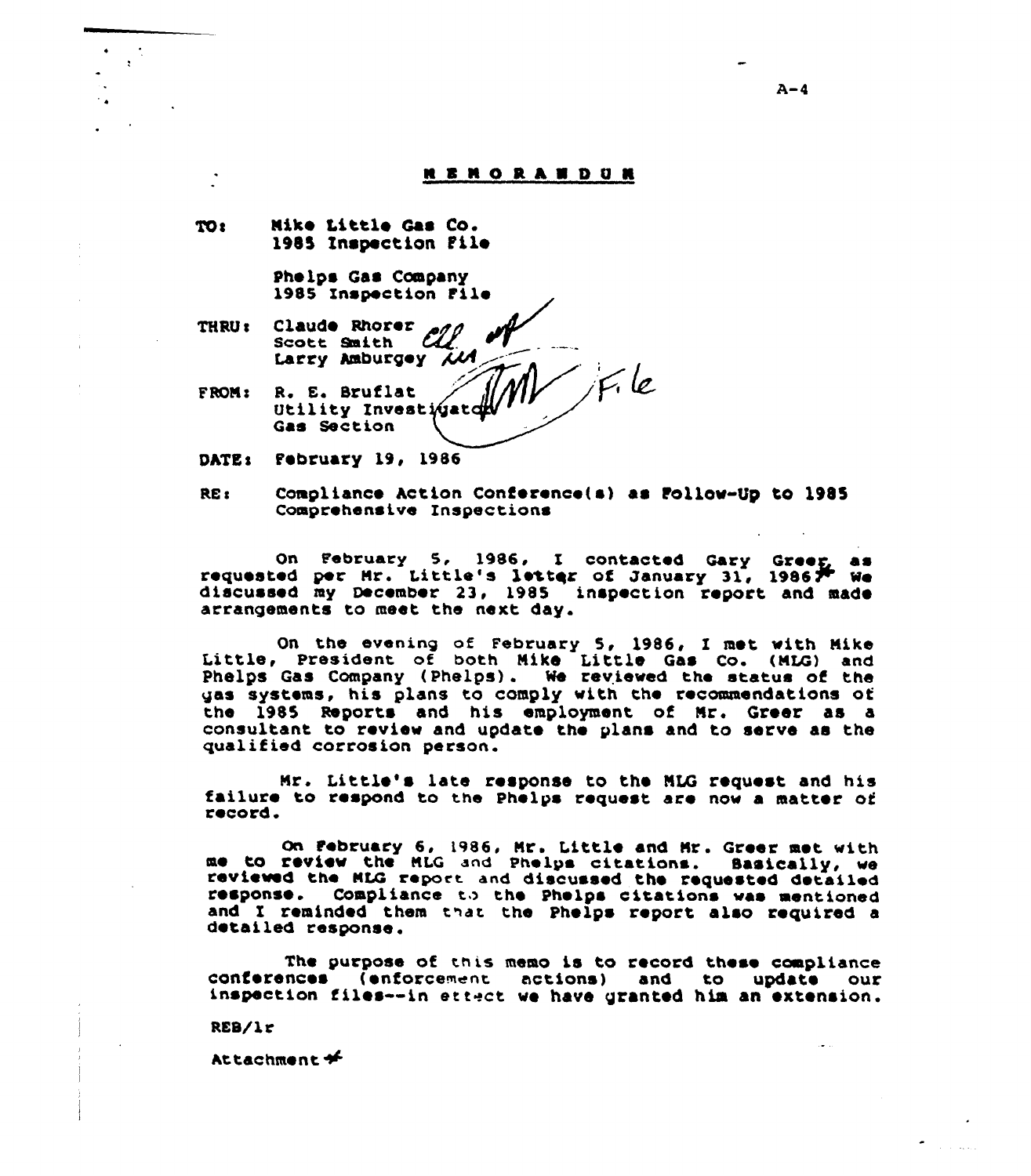$A-5$ 

# Mike Little Gas Company, Inc.

**P.O. BOX 69** MELVIN, KENTUCKY 41850

**RECEIVED** 

FEB 05 1998

DIVISION OF UTILITY **ENGINEERING & SERVICES** 

Robert Bruflat Public Service Commission 750 Schenkel Lane P.O. Box 615 40602 Frankfort, Kentucky

Dear Bob.

 $\ddotsc$ 

January 31, 1986

RE: Last inspection of NLGC

Gary Green has the report and is updating the Energency and O & H Plans, he has then roughed out and is ready for review. He would like you to call him at 606-886-2311 at your convenience to set up a meeting for you and I to go over them before they are typed.

Sincerely,

MIKE LIVILE, PRESIDENT MIKE LITTLE GAS COMPANY, INC.

 $\frac{1}{2}$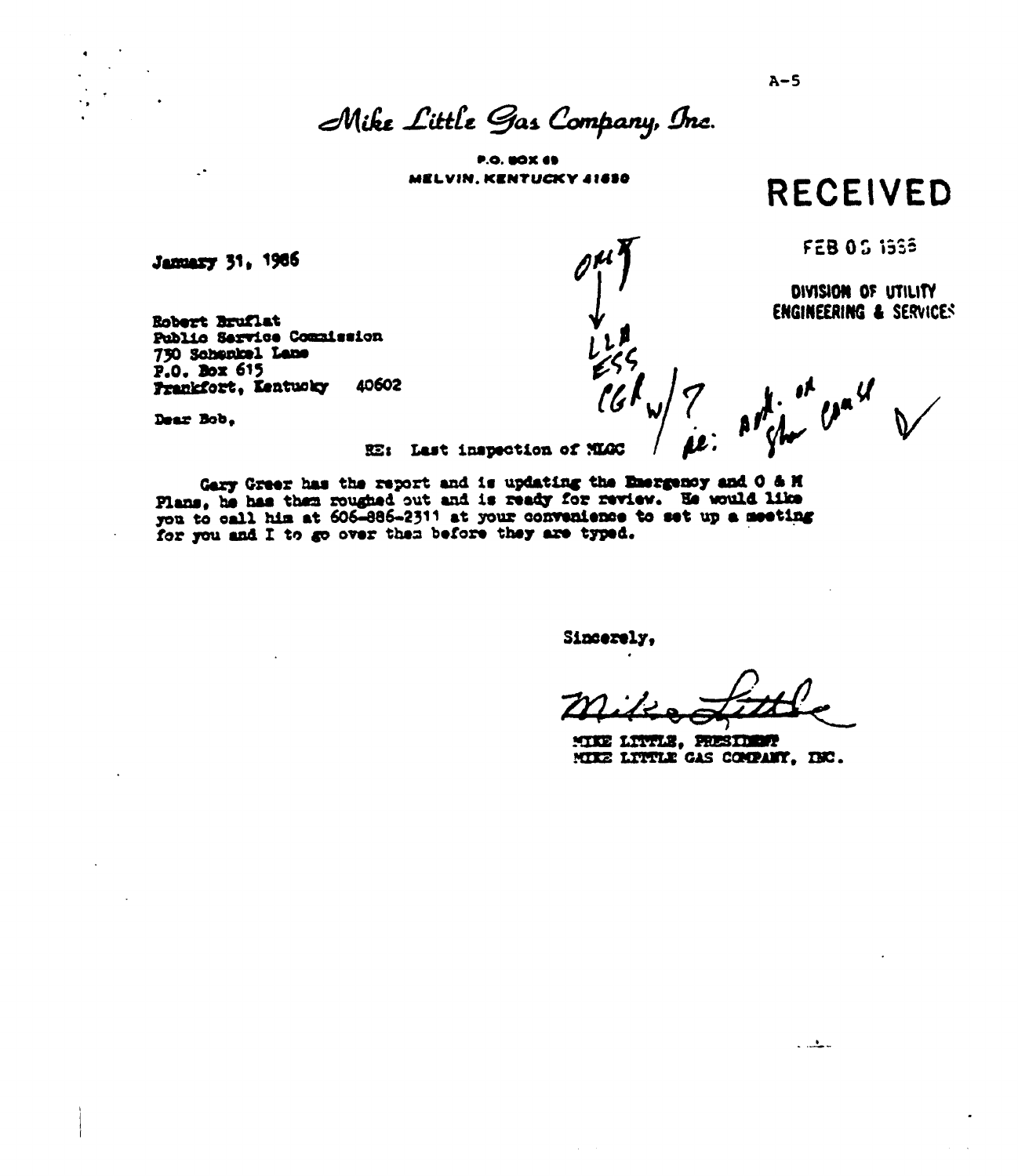Rs **PORT - Phelps Cas Company**<br>ge Three page 5lree December 23, 1985

# **PINDINGS**

A review of the above, our records and my notes reveals the follovings

- 1. Phelps needs to revise and update its O & M Plan to inc)ude uprating, abandonment or deactivation, discontinuance of customer service provisions  $[807$  KAR 5:022, Section  $13(3)$ ]; and procedures for investigation of failures [807 KAR 5:022, Section 13(10)].
- Phelps needs to make and maintain better patrolling, regulator and relief valve and main line valve inspection records [807 KAR 5:022, Section 14(12), (21) and (25)].
- 3. Phelps remains deficient in the implementation of the external underground corrosion control program [807 KAR 5:022, Section 10] (various sub-sections especially these requiring surveys, Cathodic Protection (C/P) and records).
- 4. Phelps needs to provide <sup>a</sup> written description and/or drawings of customer service installation to prospective customers and installers  $[807$  KAR 5:022, Section  $9(2)$ ].